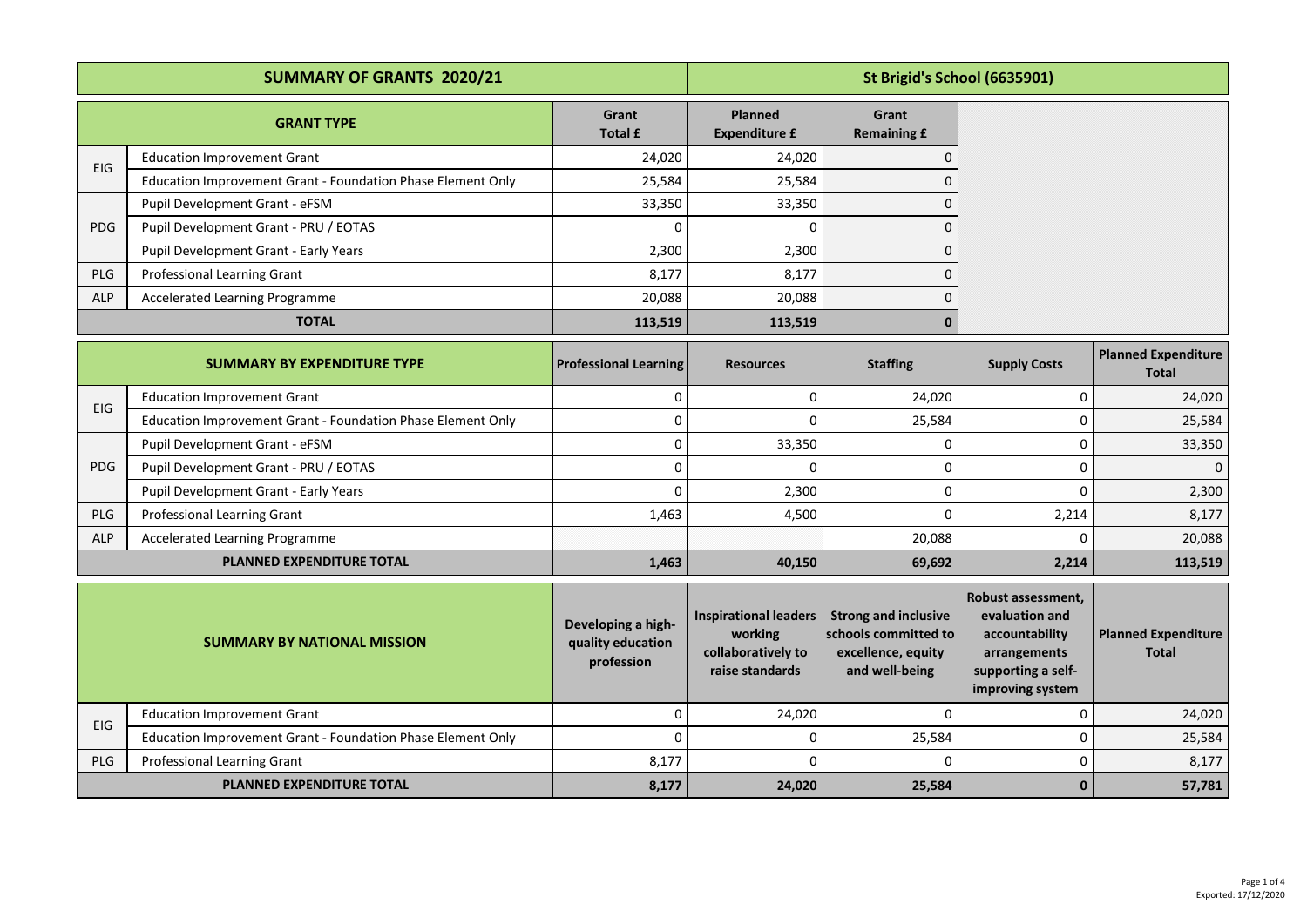| <b>SUMMARY OF GRANTS 2020/21</b> | St Brigid's School (6635901) |
|----------------------------------|------------------------------|
|----------------------------------|------------------------------|

|                             | <b>EIG SUMMARY BY GRANT OBJECTIVES</b>                                                           | Grant      |                        | <b>Planned</b>     |
|-----------------------------|--------------------------------------------------------------------------------------------------|------------|------------------------|--------------------|
|                             |                                                                                                  | <b>EIG</b> | <b>FP Element Only</b> | <b>Expenditure</b> |
| Education Improvement Grant | To work towards the Foundation Phase ratios                                                      | 0          | 25,584                 | 25,584             |
|                             | Improving teaching and learning                                                                  | $\Omega$   | $\Omega$               | 0                  |
|                             | Addressing learners' barriers to learning and improving inclusion                                | 0          | 0                      | $\mathbf 0$        |
|                             | Improving the leadership of educational settings                                                 | 0          | 0                      | 0                  |
|                             | Improving the provision for learners and the engagement of learners                              | 0          | $\Omega$               | 0                  |
|                             | Improved outcomes in literacy                                                                    | 12,000     | 0                      | 12,000             |
|                             | Improved outcomes in numeracy                                                                    | 12,020     | 0                      | 12,020             |
|                             | Reducing the impact of deprivation on educational outcomes                                       | 0          | $\Omega$               | $\mathbf 0$        |
|                             | Improving outcomes for pupils in receipt of FSM and to narrow the gap between nFSM & eFSM pupils | 0          | 0                      | 0                  |
|                             | Excellent professional workforce                                                                 | $\Omega$   | 0                      | 0                  |
|                             | An engaging curriculum                                                                           | $\Omega$   | 0                      | 0                  |
|                             | Qualifications which are nationally and internationally respected                                | 0          | 0                      | $\mathbf{0}$       |
|                             | Leaders working together in a self-improving system                                              | 0          | 0                      | 0                  |
|                             | <b>PLANNED EXPENDITURE TOTAL</b>                                                                 | 24,020     | 25,584                 | 49,604             |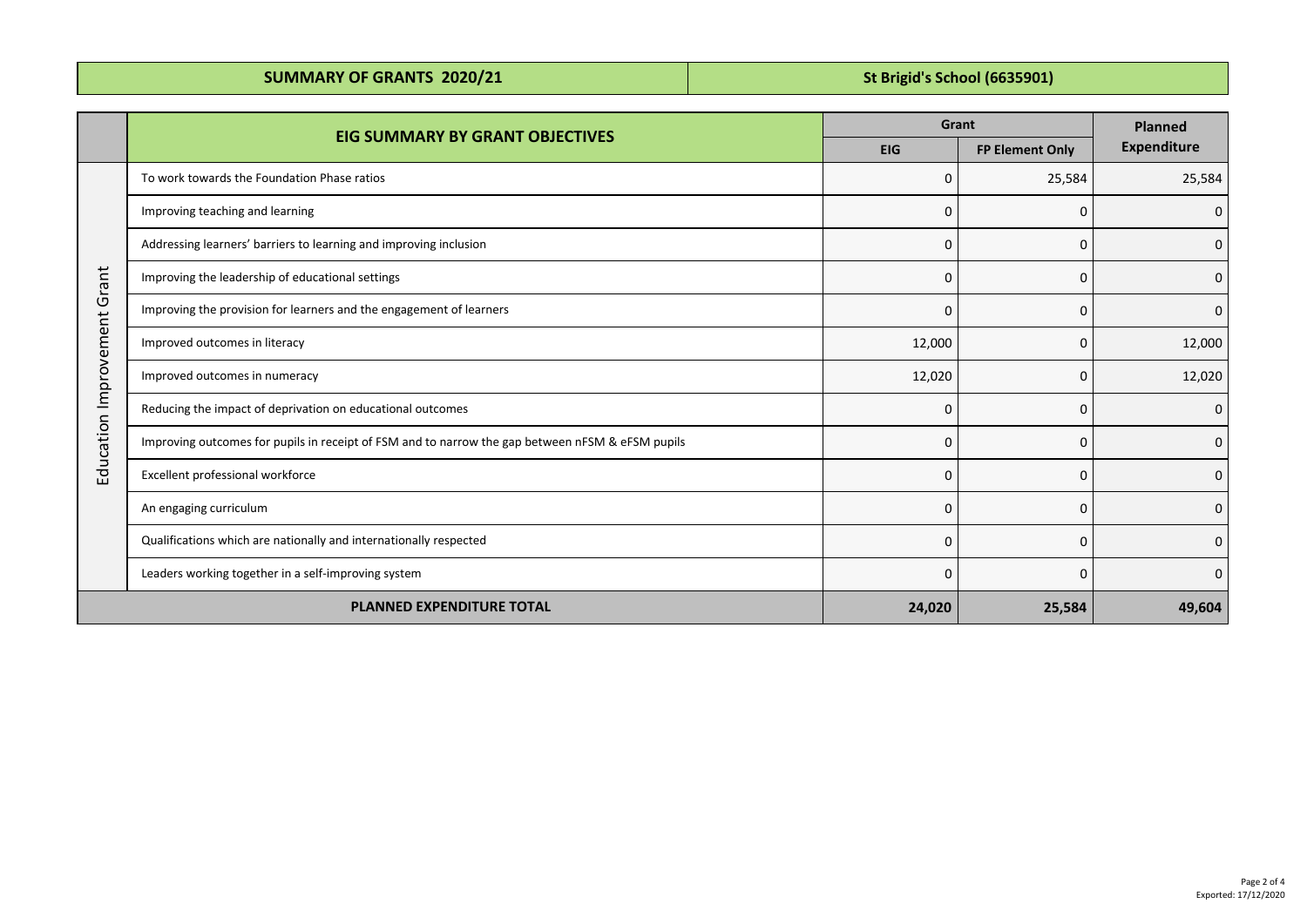**SUMMARY OF GRANTS 2020/21 SUMMARY OF GRANTS 2020/21 SUMMARY OF GRANTS 2020/21** 

|                         | <b>PDG SUMMARY BY GRANT OBJECTIVES</b>                                                                                                                                                             | Grant    |              |                    | <b>Planned</b>     |
|-------------------------|----------------------------------------------------------------------------------------------------------------------------------------------------------------------------------------------------|----------|--------------|--------------------|--------------------|
|                         |                                                                                                                                                                                                    |          | PRU / EOTAS  | <b>Early Years</b> | <b>Expenditure</b> |
|                         | Up-skilling staff, both teaching and support so they use pedagogical approaches known to be most<br>effective for learners from disadvantaged backgrounds, including in a blended learning context | $\Omega$ | 0            | $\Omega$           | O                  |
|                         | Ensuring learner well-being, as the foundation for learning, is the primary focus for these learners                                                                                               | $\Omega$ | $\Omega$     | $\Omega$           | $\Omega$           |
|                         | Support all eFSM learners via effective early identification and tracking. This includes the more able<br>learners                                                                                 | 3,944    | $\Omega$     | $\Omega$           | 3,944              |
|                         | EYPDG Professional learning offers to staff on developing children's speech, language and<br>communication skills                                                                                  | 0        | 0            | $\Omega$           | $\Omega$           |
|                         | Develop early literacy and numeracy approaches                                                                                                                                                     | $\Omega$ | $\mathbf 0$  | 902                | 902                |
|                         | Develop parental engagement and engagement with families to help them support their children's<br>learning                                                                                         | 2,658    | $\Omega$     | $\Omega$           | 2,658              |
|                         | Support pupils social and emotional learning                                                                                                                                                       | 11,748   | $\Omega$     | 549                | 12,297             |
|                         | Encourage pupils to become independent and resilient learners                                                                                                                                      | 10,000   | $\mathbf 0$  | 849                | 10,849             |
| Pupil Development Grant | Ensure support staff are highly trained                                                                                                                                                            | 0        | 0            | $\Omega$           | $\Omega$           |
|                         | Using effective diagnostic and tracking systems to tailor support                                                                                                                                  | 2,000    | 0            | $\Omega$           | 2,000              |
|                         | At least 60% of secondary schools' PDG to be invested in key stage 3 pupils                                                                                                                        | $\Omega$ | $\mathbf 0$  | $\Omega$           |                    |
|                         | Monitor interventions to ensure that they are having the expected impact                                                                                                                           | $\Omega$ | $\mathbf 0$  | $\Omega$           | O                  |
|                         | Increase the attendance of eFSM learners                                                                                                                                                           | $\Omega$ | $\Omega$     | $\Omega$           | ŋ                  |
|                         | Reduce the number of cases where eFSM receive fixed-term exclusions                                                                                                                                | 3,000    | 0            | $\Omega$           | 3,000              |
|                         | Draw on several sources to look at well-evidenced interventions with the PDG funds e.g. Sutton Trust<br>Toolkit, Welsh Government's Guidance for using Pupil Deprivation Grant: What really works? | 0        | $\Omega$     | 0                  | $\Omega$           |
|                         | Developing strategic partnerships with third sector or other agencies to work together to raise the<br>attainment of disadvantaged learners                                                        | $\Omega$ | $\mathbf 0$  | $\Omega$           | $\Omega$           |
|                         | <b>PLANNED EXPENDITURE TOTAL</b>                                                                                                                                                                   | 33,350   | $\mathbf{0}$ | 2,300              | 35,650             |